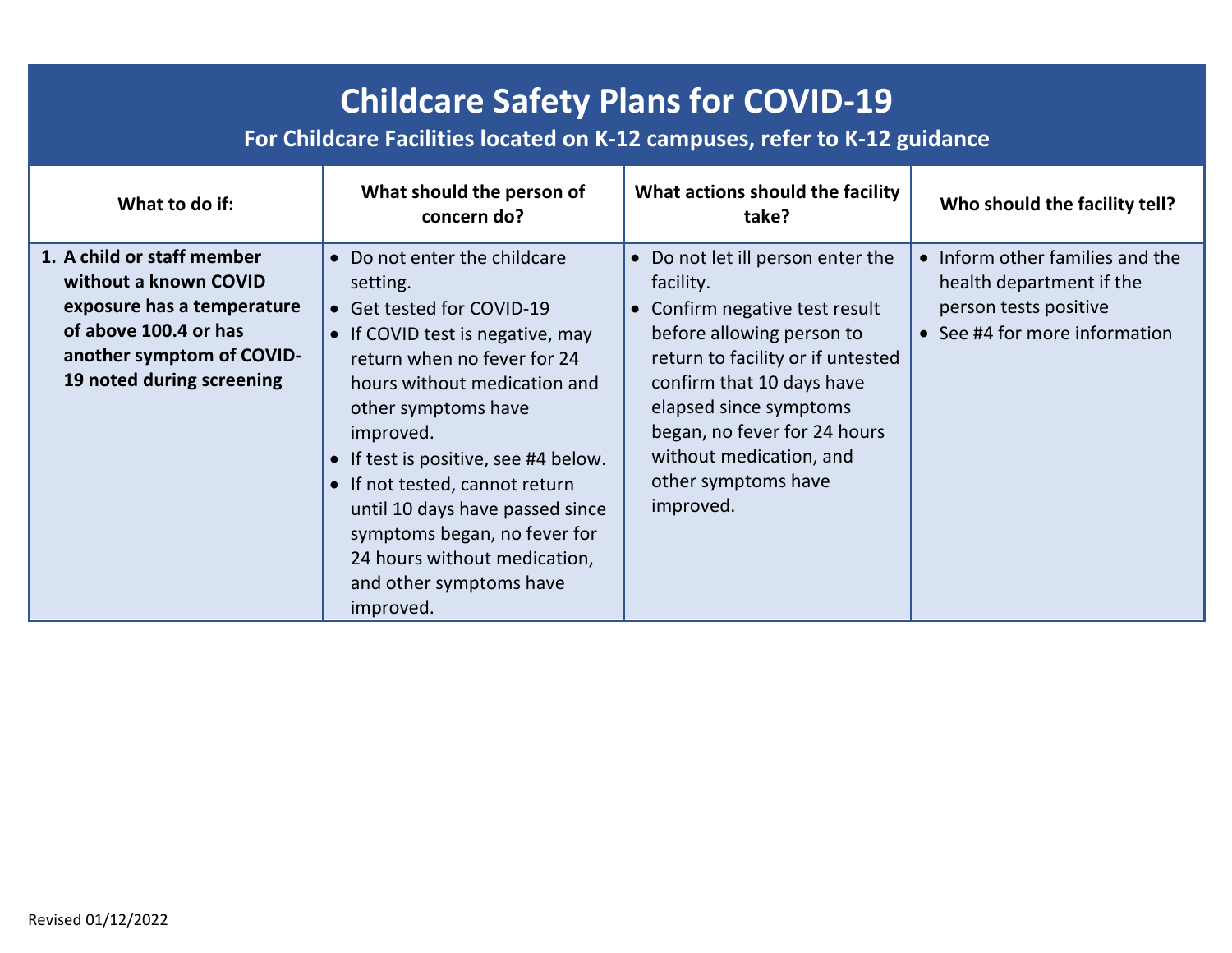| 2. Someone without a known<br><b>COVID exposure begins</b><br>experiencing symptoms of<br><b>COVID-19 while at the care</b><br>facility                                                                                                 | • Go home as soon as possible.<br>• Get tested for COVID-19<br>• If COVID test is negative, may<br>return when no fever for 24<br>hours without medication and<br>other symptoms have<br>improved.<br>• If test is positive, see #4 below.<br>• If untested, may return when<br>10 days have passed since<br>symptoms began, no fever for<br>24 hours without medication,<br>and other symptoms have<br>improved. | • Place symptomatic person in a<br>room away from others while<br>awaiting pick-up.<br>• If there is no separate room,<br>keep the person at least 6 feet<br>away from others.<br>• Open windows to air out<br>room(s) where symptomatic<br>person was present.<br>• Clean and disinfect spaces<br>where symptomatic person<br>was present. | • Inform other families and the<br>health department if the<br>person tests positive<br>• See #4 for more information                                                        |
|-----------------------------------------------------------------------------------------------------------------------------------------------------------------------------------------------------------------------------------------|-------------------------------------------------------------------------------------------------------------------------------------------------------------------------------------------------------------------------------------------------------------------------------------------------------------------------------------------------------------------------------------------------------------------|---------------------------------------------------------------------------------------------------------------------------------------------------------------------------------------------------------------------------------------------------------------------------------------------------------------------------------------------|------------------------------------------------------------------------------------------------------------------------------------------------------------------------------|
| <b>Childcare Safety Plans for COVID-19 (continued)</b>                                                                                                                                                                                  |                                                                                                                                                                                                                                                                                                                                                                                                                   |                                                                                                                                                                                                                                                                                                                                             |                                                                                                                                                                              |
| 3. A child who is not up-to-<br>date* with COVID-19<br>vaccination reports close<br>contact with someone who is<br>positive for COVID-19<br>Close contact = spending $15$<br>minutes or more over a 24-<br>hour period within 6 feet of | • Get tested for COVID-19<br>• If it is NOT a household<br>exposure: Quarantine at home<br>for 5 days. Test immediately<br>and on day 5 after exposure. If<br>test on day 5 is negative and<br>they remain asymptomatic, the<br>child can return to childcare on<br>day 6 if they are able to wear a                                                                                                              | • Do not allow this person to be<br>at childcare until day 6 after<br>last exposure, and only if the<br>person has a negative test on<br>day 5.<br>• Ensure the child wears a mask<br>indoors through day 10 after<br>exposure.<br>Do not allow this person to be                                                                           | • To reach Public Health call<br>(530) 666-8614 or 833-965-<br>6268 (toll free)<br>• Childcare facilities can also call<br>the Yolo County School Hotline<br>(530) 902-1119. |

• Do not allow this person to be at childcare until day 11 after

last exposure if they are unable to wear a well-fitting mask or were not tested for

COVID-19.

well-fitting mask\*\* when

who are not tested must

day zero.

around others through day 10. Children under 2 and children

quarantine at home for 10 days. Last day of exposure counts as

**hour period within 6 feet of someone who has COVID-19**

Revised 01/12/2022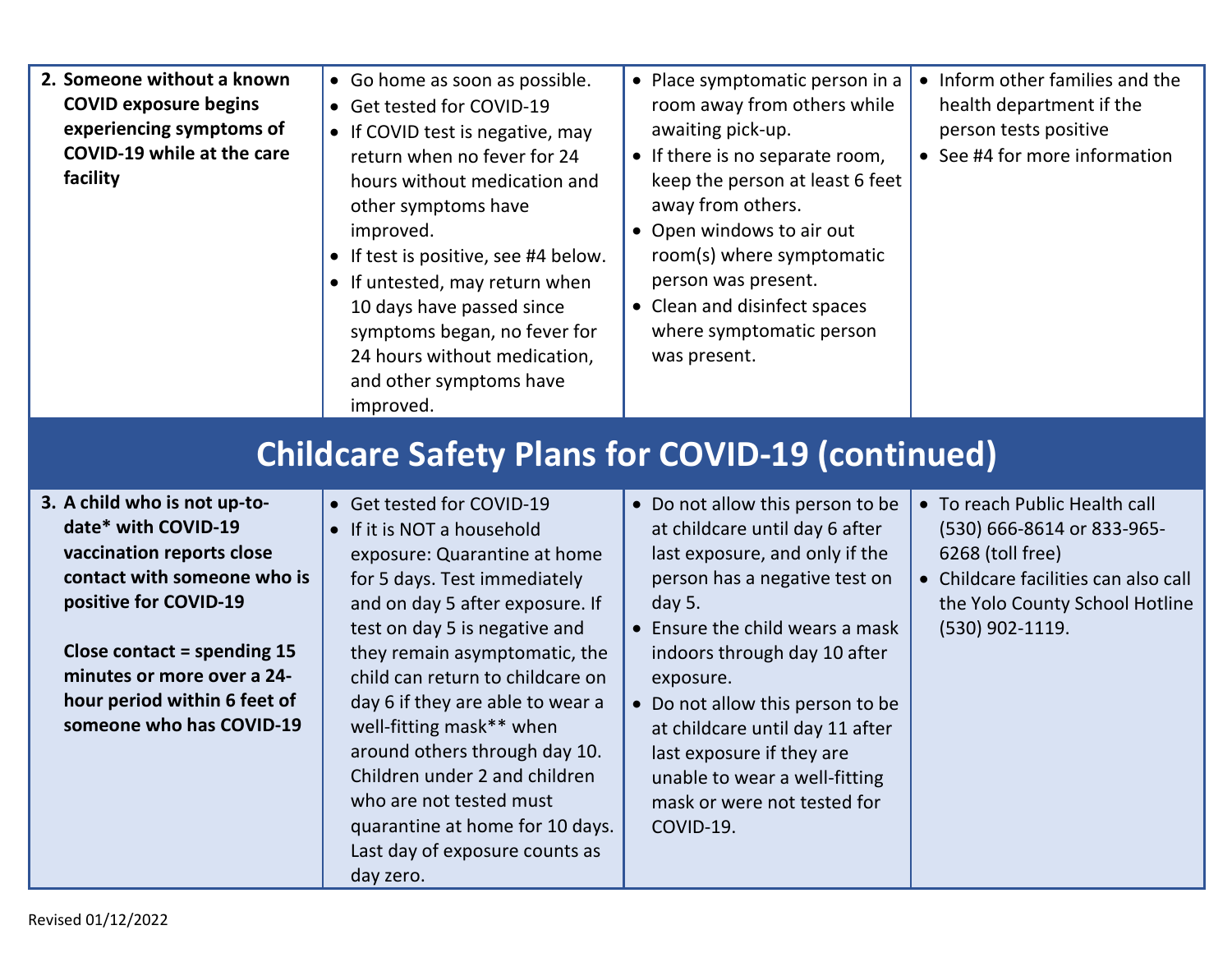| • If it is a household exposure: 5-<br>day quarantine at home starts<br>when the COVID-positive<br>person completes isolation.<br>Direct the exposed person to<br>test immediately and again on<br>day 5. If the person remains<br>asymptomatic, tests negative<br>on day 5, and can wear a well-<br>fitting mask** while around<br>others on days 6-10, the person<br>can return to childcare on day<br>6. If the child does not get<br>tested, they must be excluded<br>from childcare for 10 days.<br>If test is positive, see #4 below. |  |
|---------------------------------------------------------------------------------------------------------------------------------------------------------------------------------------------------------------------------------------------------------------------------------------------------------------------------------------------------------------------------------------------------------------------------------------------------------------------------------------------------------------------------------------------|--|
|---------------------------------------------------------------------------------------------------------------------------------------------------------------------------------------------------------------------------------------------------------------------------------------------------------------------------------------------------------------------------------------------------------------------------------------------------------------------------------------------------------------------------------------------|--|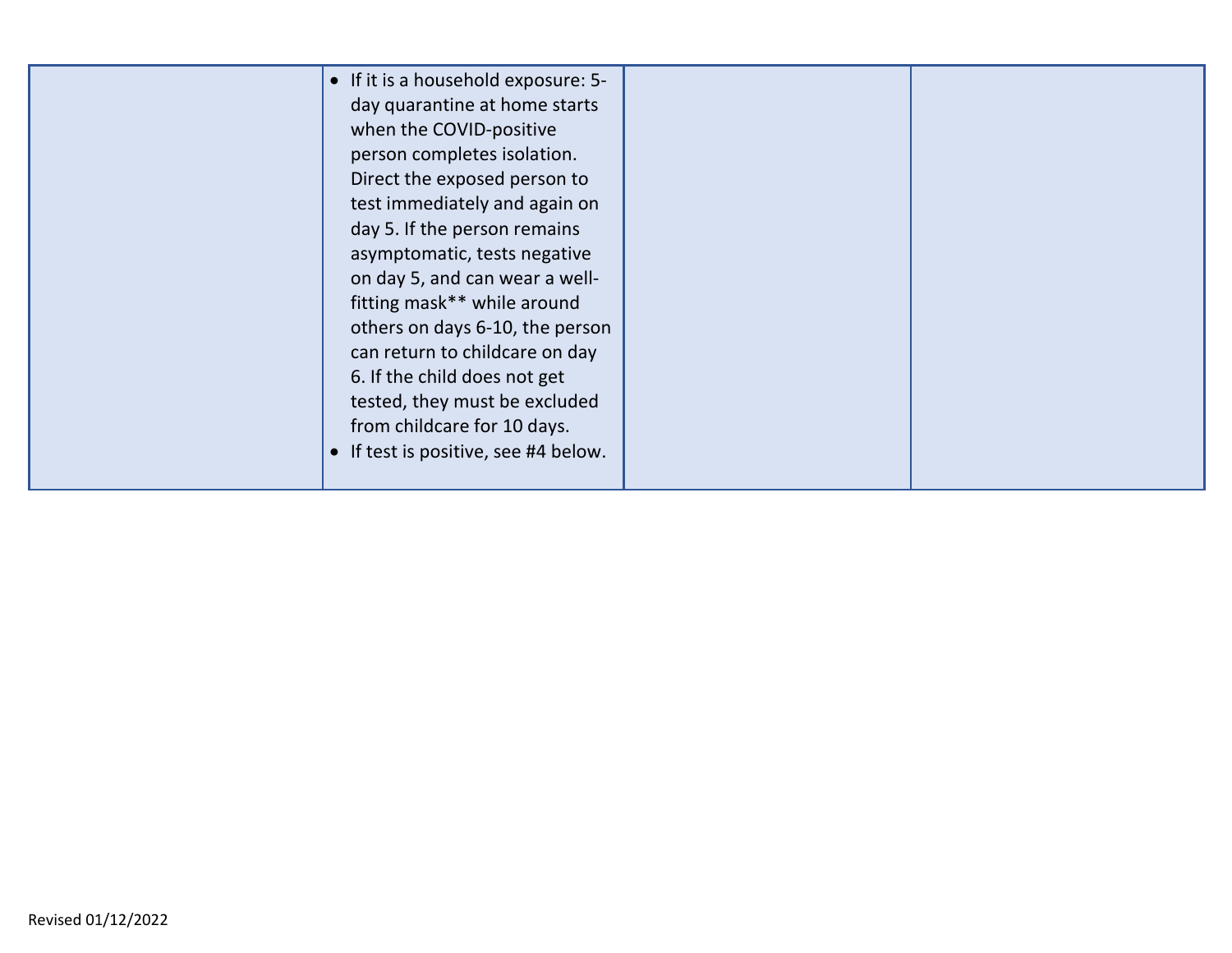| 4. A child or staff member tests<br>positive for COVID-19 or<br>receives a clinical diagnosis of<br>probable COVID-19 by a<br>medical provider | • Isolate at home, following<br>guidance from their health care<br>provider and Public Health<br>• If symptomatic, may return 6<br>days after symptoms began,<br>with a negative test on day 5 or<br>later and 24 hours without<br>fever, and other symptoms<br>have improved. Must wear a<br>well- fitting mask** while<br>around others for days 6-10.<br>Day of symptom onset counts<br>as day zero.<br>• If no symptoms, may return on<br>day 6 with a negative test on<br>day 5 or later if the person<br>remains asymptomatic and<br>wears a well-fitting mask**<br>around others for days 6-10.<br>• Persons who do not have a<br>negative test on day 5 of<br>infection or later cannot return<br>to childcare until day 11. | • Require anyone not up-to-<br>date with vaccination* who<br>has been in close contact with<br>infected person in the 48<br>hours before symptom onset<br>or positive test collection to<br>follow #3 or #5.<br>• If you cannot determine who<br>may have been in close<br>contact, require entire cohort<br>(e.g., room) to quarantine if<br>not up-to-date with<br>vaccination.<br>• Open windows to air out<br>room where infected person<br>was present.<br>• Clean and disinfect spaces<br>where infected person was<br>present.<br>• Do not allow the COVID-<br>positive person to be at<br>childcare until at least 6 days<br>have passed from symptom | • To reach Public Health call<br>(530)666-8614 or (833) 965-<br>6268 (Toll Free)<br>• Childcare Facilities can also call<br>the Yolo County School Hotline<br>(530) 902-1119<br>• Notify affected families of<br>exposure and need to<br>quarantine<br>• Report all positives to Yolo<br>County Public Health via SPOT.<br>If you are a California Childcare<br>Licensed facility, you must file<br>a report with your local CDSS<br>office |
|------------------------------------------------------------------------------------------------------------------------------------------------|--------------------------------------------------------------------------------------------------------------------------------------------------------------------------------------------------------------------------------------------------------------------------------------------------------------------------------------------------------------------------------------------------------------------------------------------------------------------------------------------------------------------------------------------------------------------------------------------------------------------------------------------------------------------------------------------------------------------------------------|---------------------------------------------------------------------------------------------------------------------------------------------------------------------------------------------------------------------------------------------------------------------------------------------------------------------------------------------------------------------------------------------------------------------------------------------------------------------------------------------------------------------------------------------------------------------------------------------------------------------------------------------------------------|---------------------------------------------------------------------------------------------------------------------------------------------------------------------------------------------------------------------------------------------------------------------------------------------------------------------------------------------------------------------------------------------------------------------------------------------|
|                                                                                                                                                |                                                                                                                                                                                                                                                                                                                                                                                                                                                                                                                                                                                                                                                                                                                                      | onset or positive test (see                                                                                                                                                                                                                                                                                                                                                                                                                                                                                                                                                                                                                                   |                                                                                                                                                                                                                                                                                                                                                                                                                                             |
|                                                                                                                                                |                                                                                                                                                                                                                                                                                                                                                                                                                                                                                                                                                                                                                                                                                                                                      | criteria to left)                                                                                                                                                                                                                                                                                                                                                                                                                                                                                                                                                                                                                                             |                                                                                                                                                                                                                                                                                                                                                                                                                                             |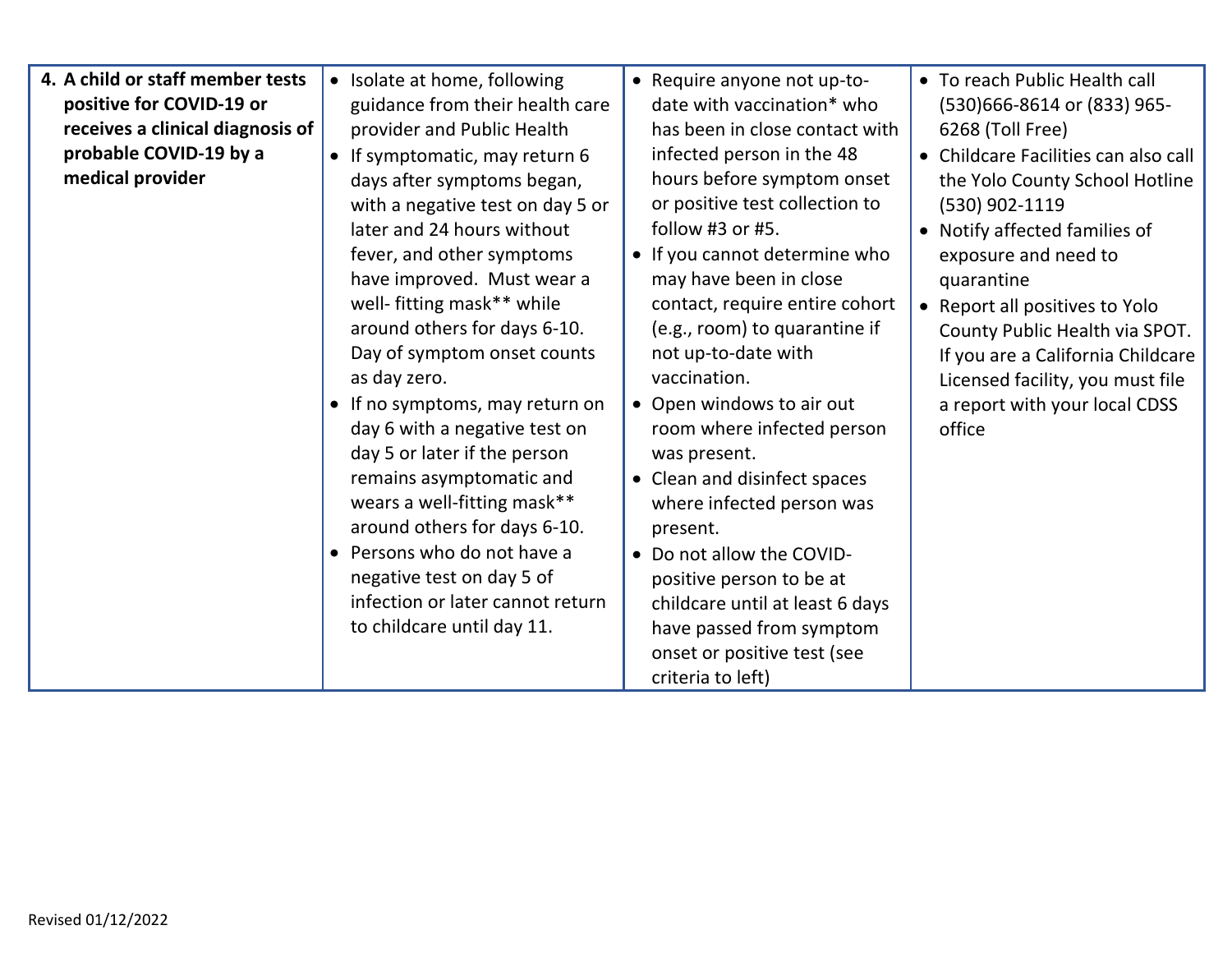| 5. A staff person who is not<br>up-to-date* with COVID-<br>19 vaccination* reports<br>close contact or is living<br>with someone who is<br>positive for COVID-19<br>Close contact = spending $15$<br>minutes or more over a 24-<br>hour period within 6 feet of<br>someone who has COVID-19 | • Get tested for COVID-19<br>• If the staff member is fully<br>vaccinated and booster-eligible<br>but not boosted, they can<br>continue to work if they test<br>immediately and on day 5 after<br>the exposure and are able to<br>wear a well-fitting mask** at all<br>times around others through<br>day 10 after last exposure.<br>• If the individual is not fully<br>vaccinated and it is NOT a<br>household exposure:<br>Quarantine at home for 5 days.<br>Test immediately and on day 5<br>after exposure. If test on day 5<br>is negative and they remain<br>asymptomatic, the staff<br>member can return to childcare<br>on day 6 if they are able to<br>wear a well-fitting mask**<br>when around others through<br>day 10. Last day of exposure<br>counts as day zero.<br>• If the individual is not fully<br>vaccinated and it is a household<br>exposure: 5-day quarantine at<br>home starts when the COVID-<br>positive person completes | • Do not allow a less-than-fully-<br>vaccinated person to be at<br>childcare until day 6 after last<br>exposure and only if the<br>person has a negative test on<br>day 5.<br>• Ensure the staff person wears<br>a mask** when around others<br>through day 10 after<br>exposure.<br>• Do not allow a person who is<br>not up-to-date with<br>vaccination* to be at<br>childcare until day 11 after<br>last exposure if they are<br>unable to wear a well-fitting<br>mask** or if they were not<br>tested. | • To reach Public Health call<br>(530) 666-8614 or 833-965-<br>6268 (toll free)<br>• Childcare facilities can also call<br>the Yolo County School Hotline<br>$(530)$ 902-1119. |
|---------------------------------------------------------------------------------------------------------------------------------------------------------------------------------------------------------------------------------------------------------------------------------------------|-------------------------------------------------------------------------------------------------------------------------------------------------------------------------------------------------------------------------------------------------------------------------------------------------------------------------------------------------------------------------------------------------------------------------------------------------------------------------------------------------------------------------------------------------------------------------------------------------------------------------------------------------------------------------------------------------------------------------------------------------------------------------------------------------------------------------------------------------------------------------------------------------------------------------------------------------------|------------------------------------------------------------------------------------------------------------------------------------------------------------------------------------------------------------------------------------------------------------------------------------------------------------------------------------------------------------------------------------------------------------------------------------------------------------------------------------------------------------|--------------------------------------------------------------------------------------------------------------------------------------------------------------------------------|
|                                                                                                                                                                                                                                                                                             | isolation. Direct the exposed<br>person to test immediately and<br>again on day 5. If the person                                                                                                                                                                                                                                                                                                                                                                                                                                                                                                                                                                                                                                                                                                                                                                                                                                                      |                                                                                                                                                                                                                                                                                                                                                                                                                                                                                                            |                                                                                                                                                                                |
|                                                                                                                                                                                                                                                                                             | remains asymptomatic, tests                                                                                                                                                                                                                                                                                                                                                                                                                                                                                                                                                                                                                                                                                                                                                                                                                                                                                                                           |                                                                                                                                                                                                                                                                                                                                                                                                                                                                                                            |                                                                                                                                                                                |